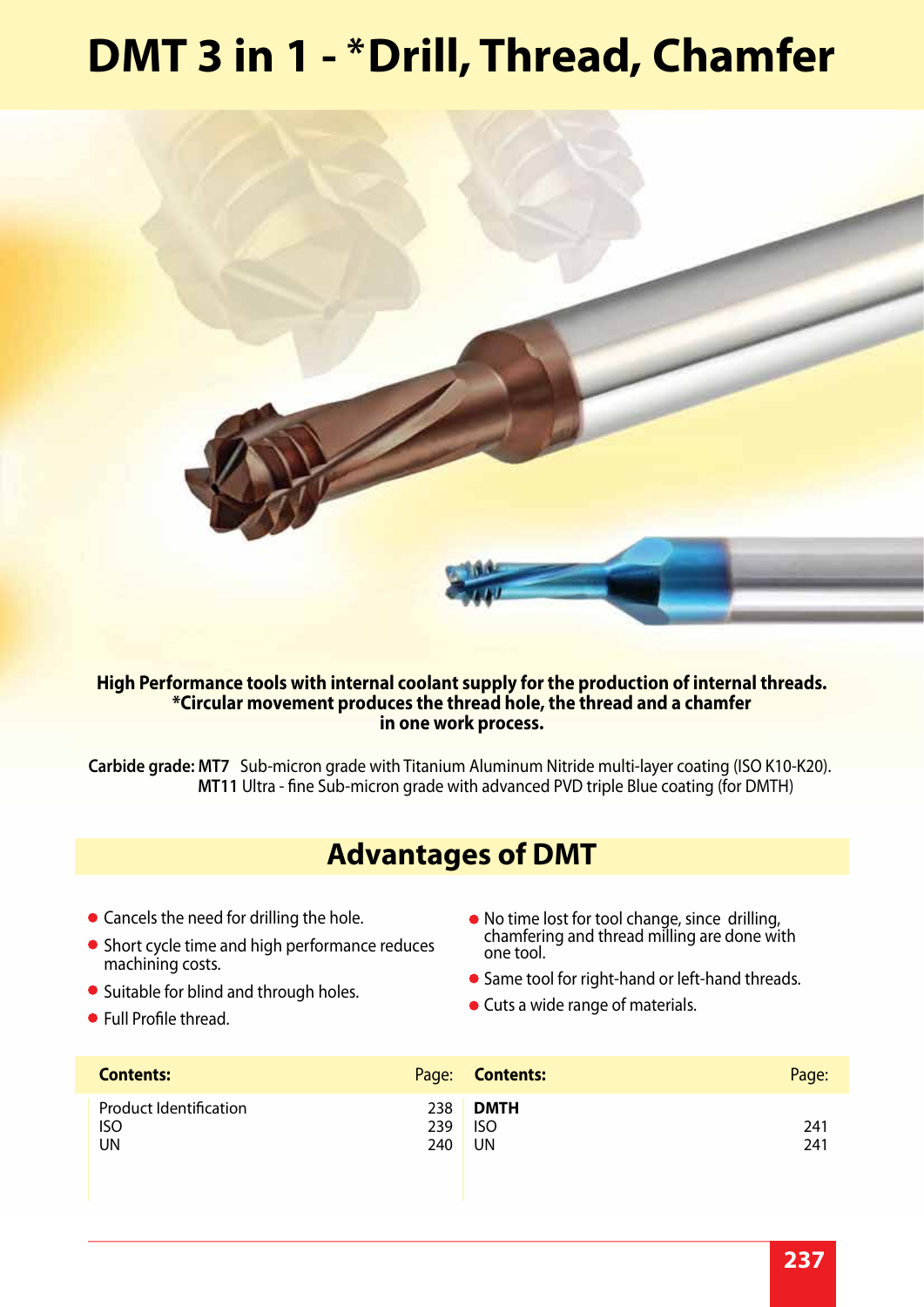

# *Product Identification*

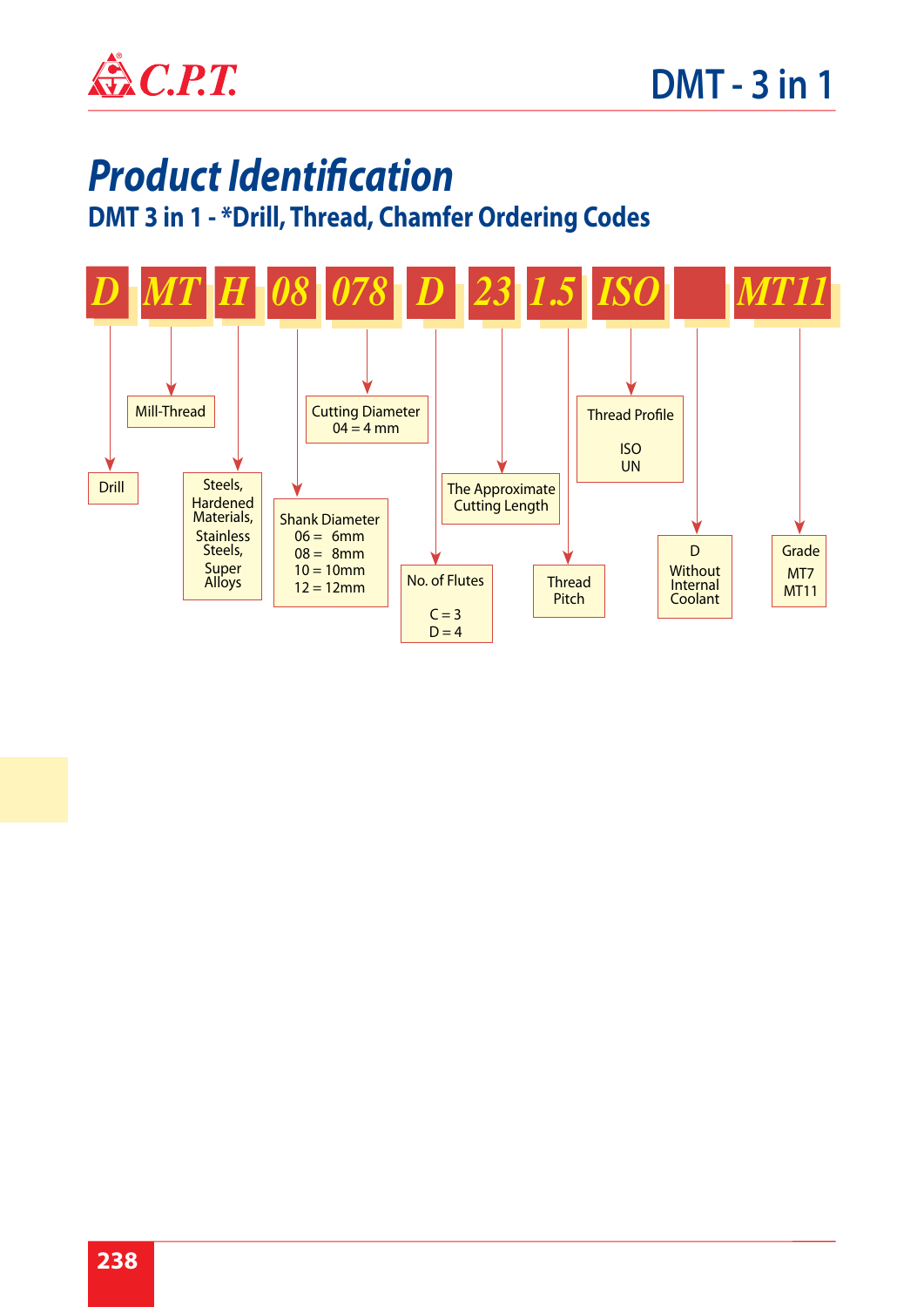# $DMT - 3$  in 1  $\mathbb{Q}$  *C.P.T.*



## *ISO*  **with internal coolant bore Tools for Internal Thread**



| <b>Pitch</b><br><sub>mm</sub> | D <sub>1</sub>                    | <b>Ordering Code</b>                  | d  | D     | No. of<br><b>Flutes</b> |      | w   | v    |    |
|-------------------------------|-----------------------------------|---------------------------------------|----|-------|-------------------------|------|-----|------|----|
| 1.0                           | M6 - M9                           | <b>DMT 08047C14 1.0</b><br><b>ISO</b> |    | 4.70  | 3                       | 14.0 | 0.4 | 1.0  | 64 |
| 1.25                          | M8 - M12                          | DMT 08061D18 1.25 ISO                 | 8  | 6.10  |                         | 18.0 | 0.5 | 1.25 | 64 |
| 1.5                           | M <sub>10</sub> - M <sub>15</sub> | DMT 08078D23 1.5 ISO                  |    | 7.80  |                         | 23.0 | 0.6 | 1.5  | 64 |
| 1.75                          | M12                               | <b>1.75 ISO</b><br><b>DMT 1009D26</b> | 10 | 9.00  | 4                       | 26.0 | 0.6 | 1.75 | 73 |
| 2.0                           | M <sub>16</sub> - M <sub>23</sub> | <b>DMT 12118D35 2.0 ISO</b>           | 12 | 11.80 | 4                       | 35.0 | 0.6 | 2.0  | 84 |

Order example: DMT 08047C14 1.0 ISO MT7



**DMT 0604C14 0.8 ISO-D** 

Order example: DMT 06032C11 0.7 ISO-D MT7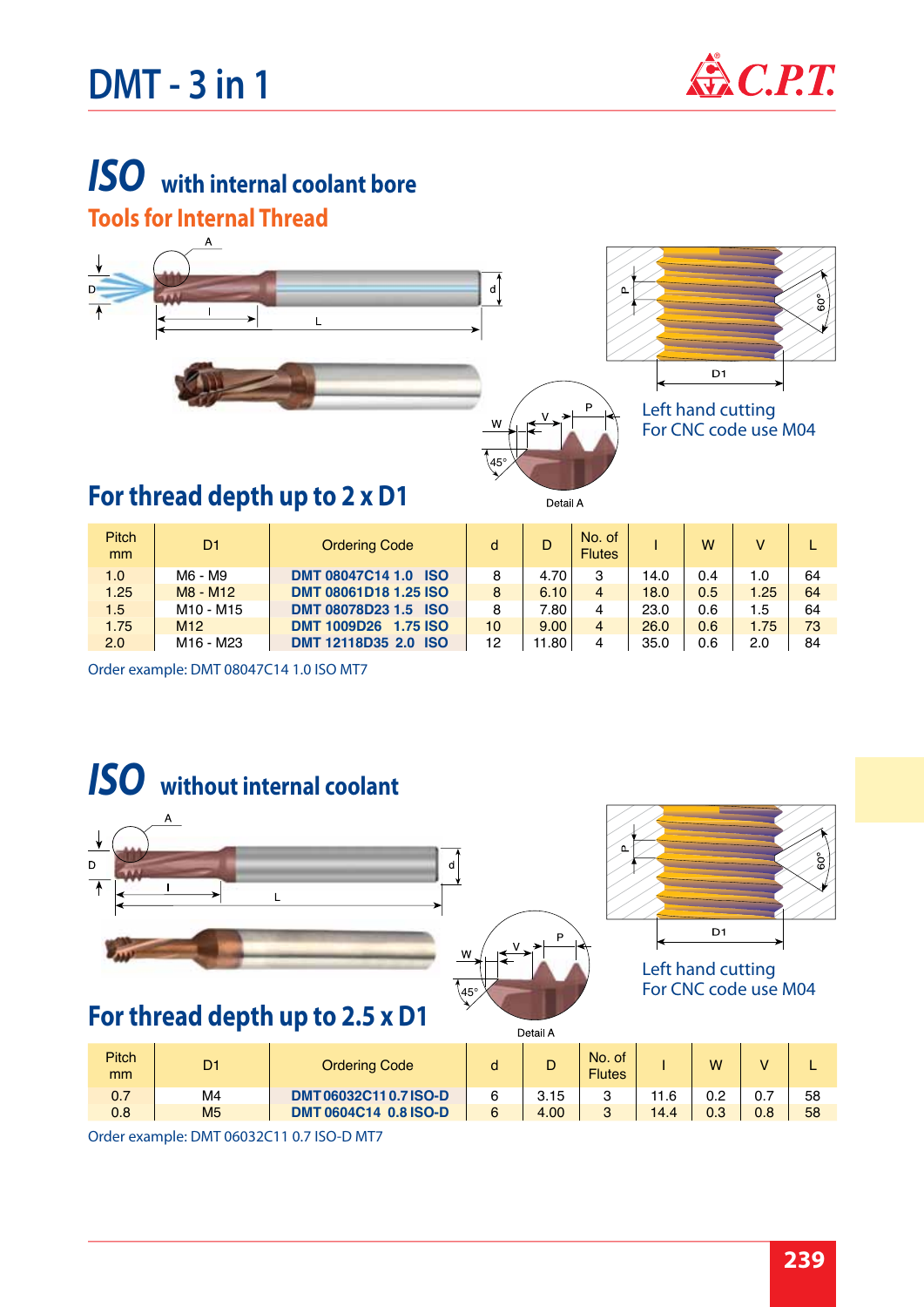

## *UN*  **with internal coolant bore Tools for Internal Thread**



| <b>Pitch</b><br><b>TPI</b> | UN, UNEF, UNF<br>UNC, UNS | <b>Ordering Code</b>               | d | D    | No. of<br><b>Flutes</b> |      | W   | v    |    |
|----------------------------|---------------------------|------------------------------------|---|------|-------------------------|------|-----|------|----|
| 28                         | $1/4 - 3/8$               | <b>DMT 0805C14 28 UN</b>           | 8 | 5.00 | 3                       | 14.5 | 0.4 | 0.9  | 64 |
| 24                         | $5/16 - 1/2$              | <b>DMT 08065D17 24 UN</b>          | 8 | 6.50 | $\overline{4}$          | 17.0 | 0.5 | 1.05 | 64 |
| 20                         | $1/4 - 3/8$               | <b>DMT 08048C14 20 UN</b>          | 8 | 4.80 | 3                       | 14.0 | 0.4 | 1.25 | 64 |
| 18                         | $5/16 - 7/16$             | <b>DMT 0806D17</b><br><b>18 UN</b> | 8 | 6.00 | $\overline{4}$          | 17.0 | 0.5 | 1.4  | 64 |
| 16                         | $3/8 - 1/2$               | <b>DMT 08067C22 16 UN</b>          | 8 | 6.70 | 3                       | 22.0 | 0.5 | 1.6  | 64 |

Order example: DMT 08067C 22 16 UN MT7

## *UN* **without internal coolant**



## **For thread depth up to 2.5 x D1**



Left hand cutting For CNC code use M04

| Pitch<br><b>TPI</b> | UNC | <b>UNF</b> | <b>Ordering Code</b>        |      | No. of<br><b>Flutes</b> |      | W   |     |    |
|---------------------|-----|------------|-----------------------------|------|-------------------------|------|-----|-----|----|
| 36                  |     | 8          | DMT 06033C12 36 UN-D        | 3.30 | ົ                       | 12.0 | 0.2 | 0.7 | 58 |
| 32                  |     |            | <b>DMT 06032C12 32 UN-D</b> | 3.20 | 3                       | 12.3 | 0.3 | 0.8 | 58 |
| 32                  |     | 10         | <b>DMT 06038C14 32 UN-D</b> | 3.80 | 2                       | 14.0 | 0.3 | 0.8 | 58 |
|                     |     |            |                             |      |                         |      |     |     |    |

Detail A

Order example: DMT 06032C12 32UN-D MT7